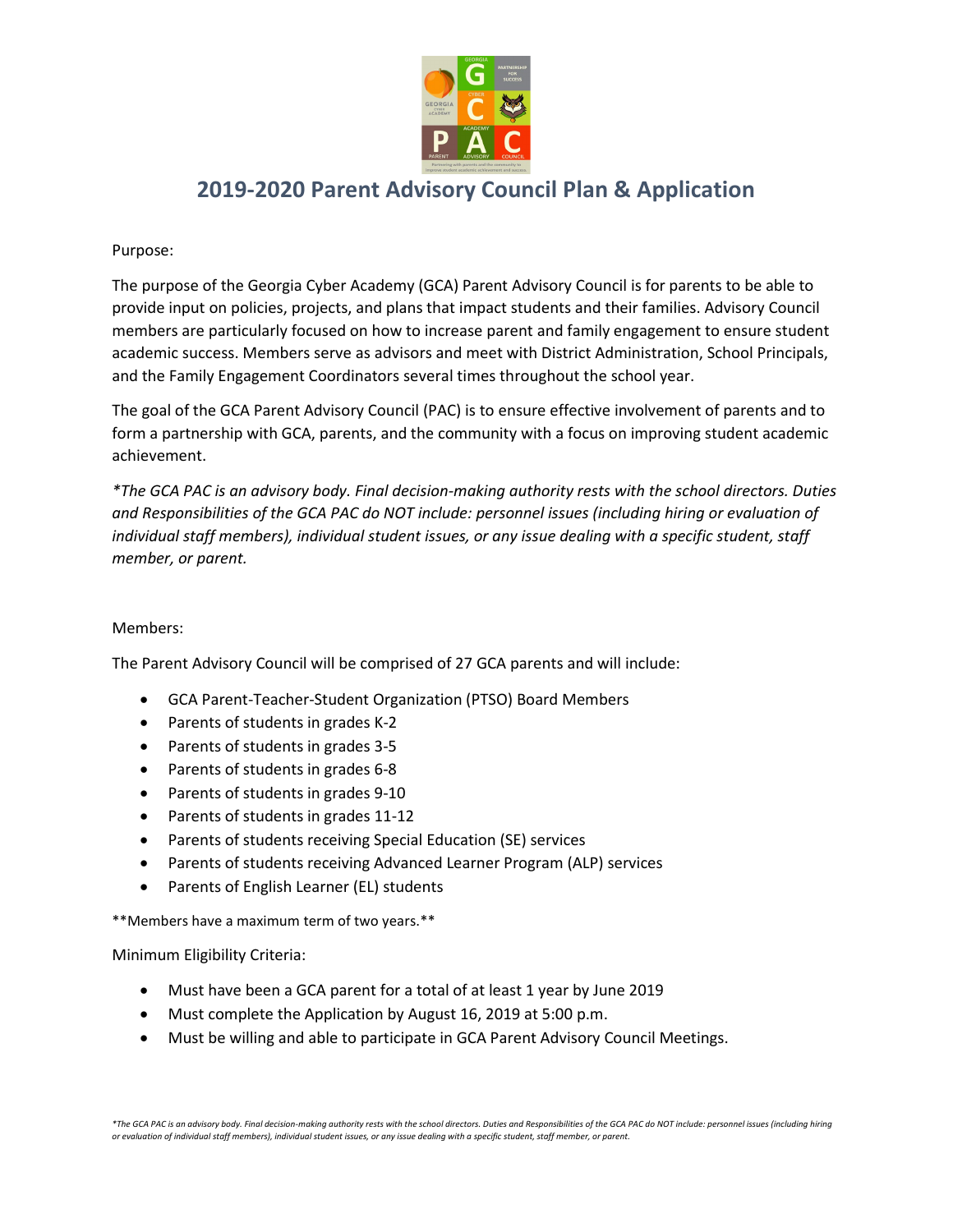

## **2019-2020 Parent Advisory Council Plan & Application**

#### Meetings:

The GCA Parent Advisory Council will meet seven times each year (August, September, October, January, March, April and May)

Six of the seven meetings can be held virtually. At least one meeting face-to-face will be held face to face at the GCA Office, 1745 Phoenix Blvd., Suite 100, Atlanta, Georgia.

Meeting Schedule (dates and times to be determined):

- August Focus (For new PAC members):
	- o Onboarding New Parent Advisory Members
		- **Parent Advisory Council Expectations and Responsibilities**
- September Focus:
	- o New Platform Experience
	- o PAC Mission and Goal 19-20
	- o Collaborating with PTSO
- October Focus:
	- o Strategies for Effective School-Parent Partnerships
- January Focus:
	- o Review and Provide Benchmark Feedback for School Year 2019-2020
- March Focus:
	- o Review feedback of District and Schoolwide Plans
- April Focus:
	- o Title I Annual Survey
- May Focus:
	- o School Year 2019-2020 recap
	- o Ideas and suggestions for School Year 2020-2021